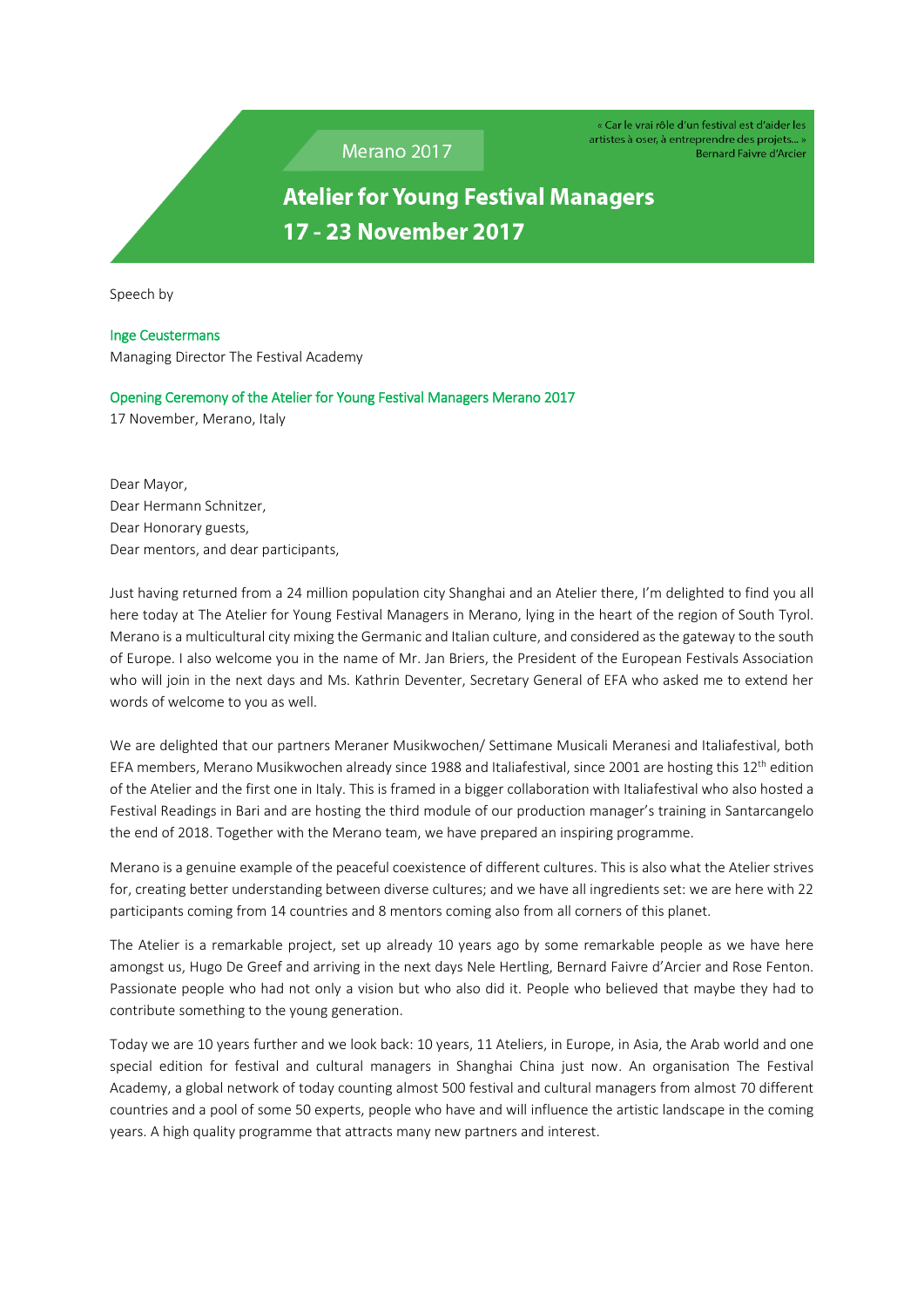Having looked back it is time now to move forward and into the future, again with a vision that is aligned to the world of today. With the first Atelier to take place in Africa in March 2018. With the extension of the pool of mentors with speakers from different regions as well from the global south so participants coming from there working in a totally different context feel better represented. To become a truly global organisaton, in its activities and where they take place, the participants, through its governance and to give a face to this unique network, or better community not of institutions but of people, of global leaders, change-makers, you! To pass on knowledge and experience and to include alumni as speakers as well in the programme or young people in general as wisdom has (almost) nothing to do with age.

With the Atelier we are connected to the world. Exactly one month ago we were at this very time opening the Atelier in Shanghai, China, to find ourselves now in the secluded realms of this beautiful city Merano. A welcome change of scenery from high rise building to mountains covered by snow. And in about 4 months' time we will find ourselves in Johannesburg for the first ever edition in Africa.

It was a unique and very challenging experience to work within the context of China, today one of the biggest world powers, to bring in there a mix of people from all origins, different art disciplines, small/ large scale venues, beliefs, sexual preference etc. is quite a unique and challenging undertaking but a good step to creating bridges and better understanding. The challenges of this Atelier will be different. First as you have the privilege to be 22 participants, which will allow for much more depth and attention to the conversations and the issues you are dealing with today.

China was a learning process in being humble, in working in conditions and a set of values and belief systems not necessarily our own, or shall I say European. None of the values the EU stands for are to be taken for granted and are not necessarily the values or beliefs to be adapted by another country, region, continent, dealing with completely different challenges having such an enormous population to start with.

We cannot afford though to look at or face this challenges from a unilateral view. The challenges we face today have a global impact. If a president as Trump is being elected in America this immediately affects world policy. The decisions he is making, creates xenophobia and polarisation not only in his nation but worldwide, as with the North Korea-US military build-up of the past months, leaving Unseco, leaving the Paris Climate agreement and threatening the nuclear agreement with Iran, closing up borders and building walls. Also the EU suffers from xenophobia and current leaders that play on fear and polarisation. Look at Hungary, what's going on in Poland, Croatia, Brexit, Spain.

The question is what can we do? And what is our vision as festival managers working at the core of society and first of all with human beings.

For the first time in many years I spent my summer holidays in my own country, Belgium. It was a period of rest, reflection and looking at the world with new eyes. I had forgotten how beautiful my country can be. At a certain point I found myself at the 1995 geographical center of the EU. 15 countries had joined by then and a strange glass sculpture had been erected in the woods of this French part of Belgium. I was not aware that this was there and it reminded me of how remarkable and visionary this project was and still is.

Today the European Union counts 28 countries amongst its members and has alliances with many other nations and continents. Despite the debacles it is faced with, with growing nationalism, populist leaders, xenophobia, terrorism, Brexit etc., it still is one of the most remarkable projects in history and a very special and privileged place to be able to live in, travel in, enjoy culture in. Many dream of joining and even risk their life to experience that. Although the freedom and open-mindedness this project stands for, it is not necessarily what people experience upon arrival here.

We need to continue resisting prejudice and at the same time build at a new future that is everything but limiting. A future that does not reject but embraces differences, contrast and diversity. A future that is challenging and tests its limits and looks for new meaning. The EU today realises that we need to operate within this global context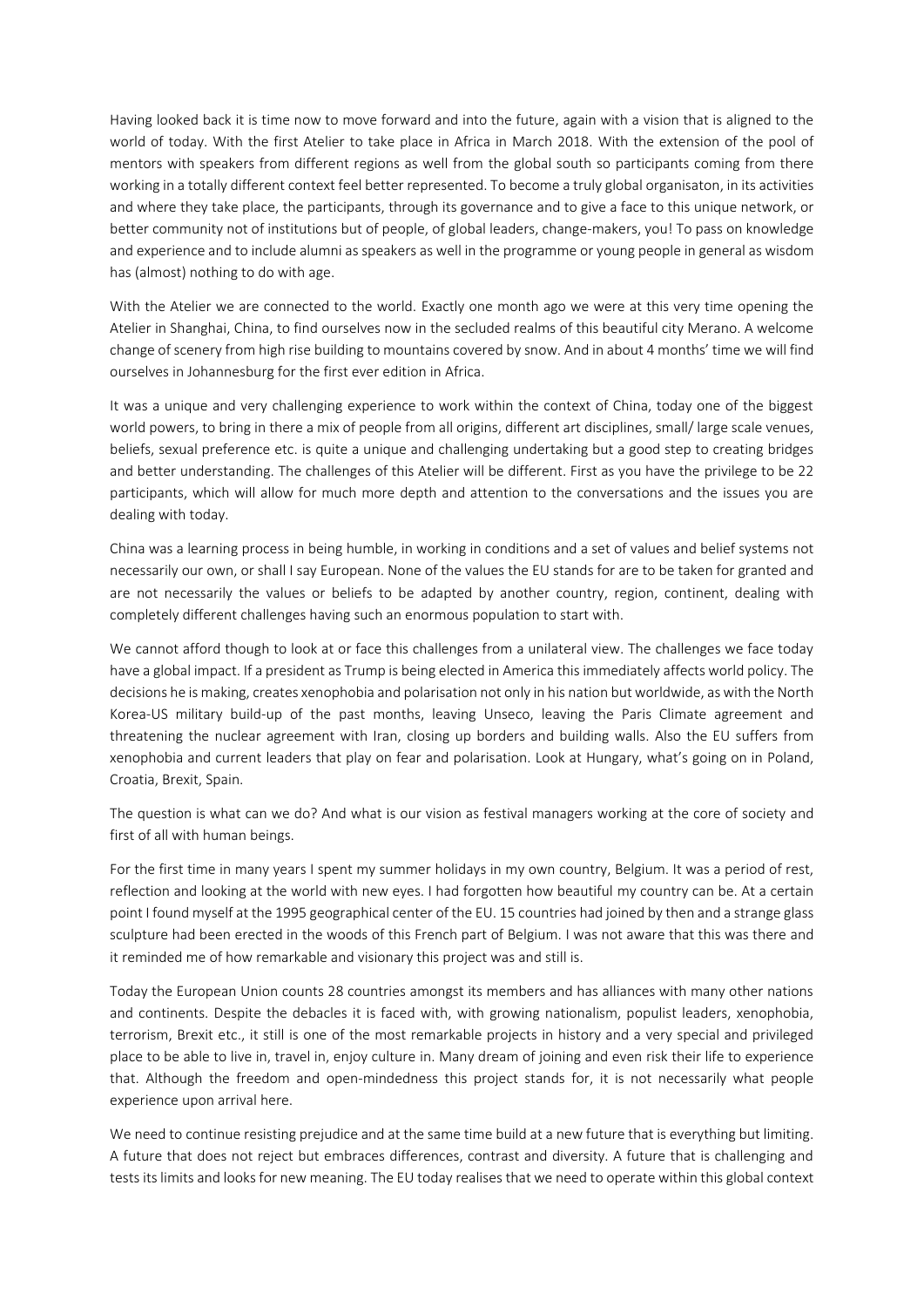if we want to face the current challenges and the project with the Ministry of Culture of the People's Republic of China is an example of that.

And that is also exactly why the European Festivals Association has been set up. For more than 66 years EFA is a network of festival makers that stand up for intercultural dialogue, for friendship and trust across all kinds of boarders. It believes that the power of civil society cooperation and active exchanges is much deeper than (sometimes short-term, sometimes long-term) political frictions and borders. The power of arts and culture and of people working together goes beyond external restraints.

You are all privileged to be able to be here today, not everyone can travel so easily today because of visa issues or politics.

We have here with us in the next 7 days, Bernard Faivre d'Arcier, Rose Fenton, Nele Hertling, Marta Keil, Gundega Laivina, Michał Merczyński and Roberto Naccari. On top of that you will be immersed in the local cultural scene of Merano and you will meet many artists and cultural players from here. And this all under the coordination of Hugo De Greef who I would like to thank especially for his 10-year investment in guiding these Ateliers.

I invite all of you in the next days to take on a beginner's mind, to open up, to throw everything you've learned out of the window and to profit from this unique and privileged opportunity to learn from your peers coming from different backgrounds geographically, disciplinary, small/large venues etc.

And to allow to shift your perspective.

I saw an artist this summer, Ali Farka Touré, a musician from Mali, at Documenta, an art event in Kassel that takes place every 5 years in Germany, who says: *'For Some people, when you say 'Timbuktu' it is like the end of the world. But this is not true. I am from Timbuktu and I can tell you we are right at the heart of the world.'*

To start with that perspective, that all sitting here are at the center of their world and have equal rights as such to be part of the discussion, equal rights to resources, equal rights to be heard, equal rights to participate in arts and culture.

You can in the next days open up your perspectives, challenge your views and learn from each other. You are given a platform to meet and to make connections with a diversity of creative minds. So I invite you all to listen to each other and, to get inspired, to question yourself, your festival or your cultural venue and the work you are doing there, the choices you are making every day. To share about your challenges, your success, your failures. The Atelier is a fragile space where you can learn, grow, and set stones for beautiful friendships and new collaborations.

Be self-critical, be open and ready to share, mould these 7 days into what you want to discuss. What are your topics? What are your questions? Doubts? What are your daily struggles? This is your Atelier, the mentors are here for you. They will guide you but they will also respect you and your freedom. You also have a responsibility in this and you will need to engage yourself to direct this Atelier in the way you want.

And that is exactly what art is about also, because we should not forget the basis we all work from 'art and the artists' as the quote of Bernard Faivre d'Arcier refers to. Art shows us different realities. It shows us beauty, it is fragile, breakable, and it speaks for itself. Art shows us that everything is changeable, that nothing is fix. It shows us pain but also hope. And it connect us to our being human, it questions, it makes us think, it lets us fantasize, it inspires. It makes us political.

And we need to be political. You are all people who will be able to influence the landscape in the coming years. What is your vision? What would the world look like if you had a magic wand? However small or big your festival or venue is, you have a platform to act and react from and to create a space for beauty, for inspiration, for questioning values, for human encounter. Use it!

We don't know what the future will bring, and many things are not under control. This September I was at the Theaterfestival, a festival taking place in Brussels where the European Festivals Association is based, and which